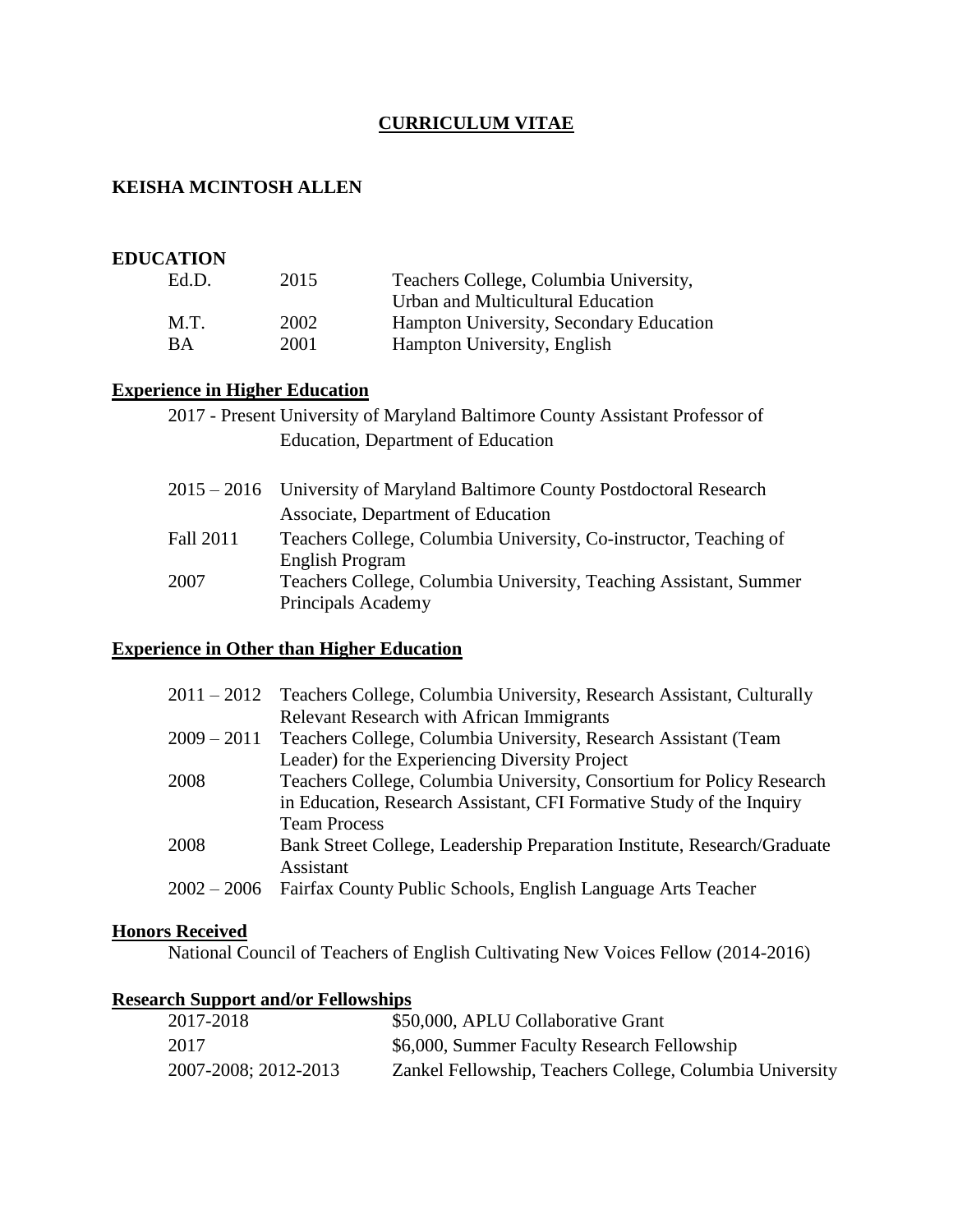| 2009-2013  | Curriculum and Teaching Department Scholarship         |
|------------|--------------------------------------------------------|
|            | Teachers College, Columbia University                  |
| 2011-21012 | \$10,000, Dean's General Research Fellowship, Teachers |
|            | College Columbia, University                           |
| 2009-2010  | Dean's Fellowship Program for Teaching and Diversity,  |
|            | Teachers College, Columbia University                  |
| 2007       | Amity Pierce Buxton Scholarship, Teachers College,     |
|            | Columbia University                                    |

### **Publications**

### • **Peer-Reviewed Works**

o **Articles**

Sanders, M., Galindo, C. & **Allen, K. M.** (2018). Professional capital and the promise of full-service community schools: Exploring the role of teachers. *Urban Education.* (accepted for publication)

**Allen, K. M**. (2018). Transformative vision: Unpacking the racial literacy practices of a Black male teacher with his Black male students*. Journal of Multicultural Education.* (accepted for publication)

Carter, R., Oyler, C., Schlessinger, S., **Allen, K. M.**, & Caraballo, L. (2014). Understanding diversity: First steps toward understanding climates for diversity in educational institutions. *Teachers College Record*. Available online 4/2014: http://www.tcrecord.org/content.asp?contentid=17546

**Allen, K. M.**, Jackson, I., & Knight, M. G. (2012). Complicating culturally relevant pedagogy: Unpacking African immigrants' cultural identities. *International Journal of Multicultural Education, 14*(2), 1-28.

#### o **Chapters in Books**

- **Allen, K. M.** Marvelous vision: Building upon the cultural epistemology of a Black male teacher. In D. C. Hucks, Y. Sealey-Ruiz, S. C. Carothers, V. S. Showunmi, & C. W. Lewis (Eds.), *Purposeful teaching and learning in diverse contexts: Education for access, equity and achievement*. Charlotte, NC: Information Age Publishing. (accepted for publication)
- **Allen, K. M.** (2017). Extending the village: Utilizing social media to obtain support as an ABD student separated from my home institution. In D. Ford, M. T. Scott, R. Goings, T. T. Wingfield, & M. S. Henfield (Eds.), *Race mentoring through social media: Black and Hispanic scholars share their journey in the academy* (pp. 85-91). New York, NY: Information Age Publishing.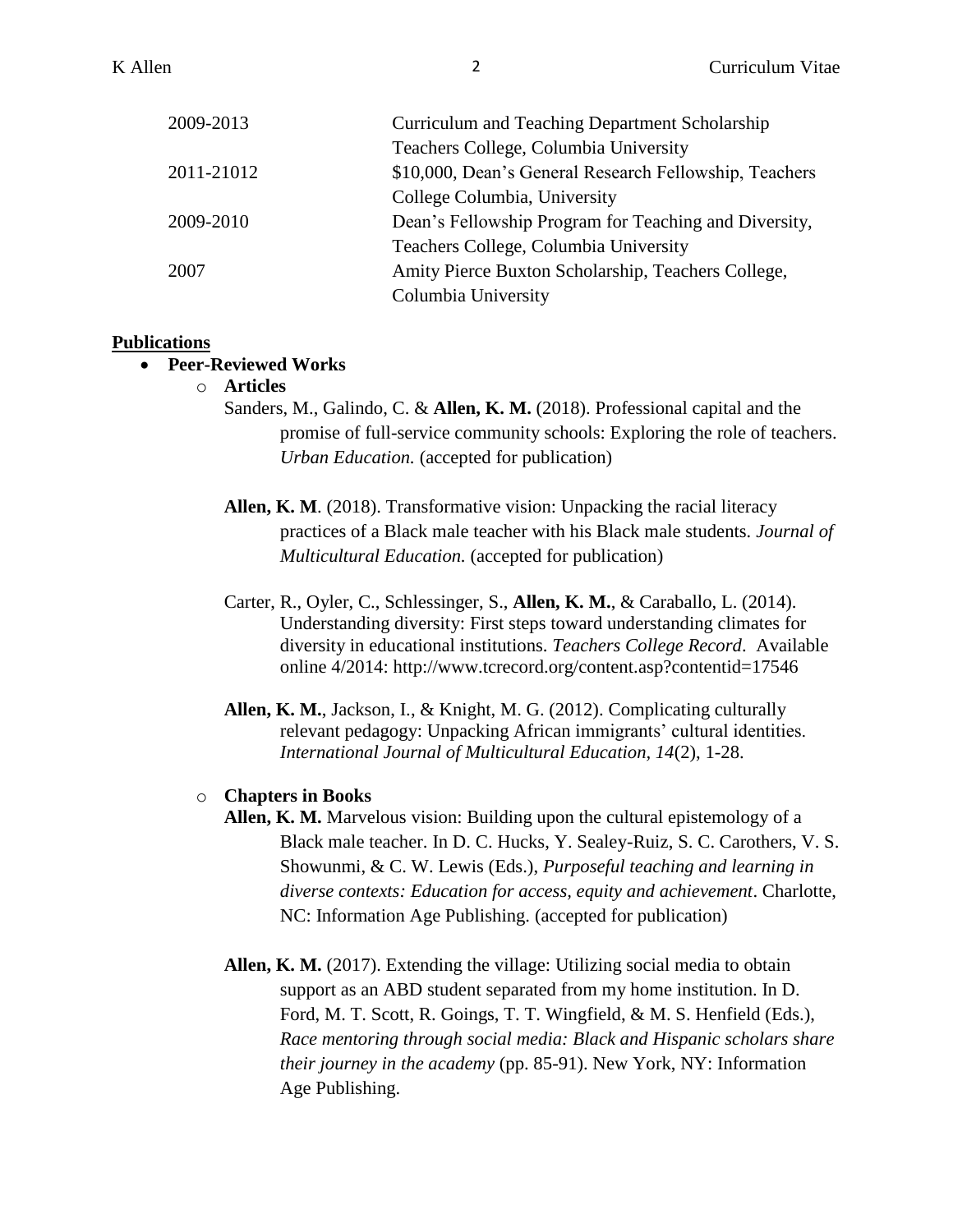- Sealey-Ruiz, Y., **Allen, K. M.**, & Nolan, E. (2014) Invisible hands: Seeing and noticing Black and Latino males. In C. Lewis, I. Toldson, et al. (Eds.), *Teacher education and Black communities: Implications for equity, access and achievement* (pp. 99-115). New York, NY: Information Age Publishing.
- Goodwin, L., & **McIntosh, K. M.** (2008). Diversifying the teaching force. In T. L. Good (Ed.), *21st Century education: A reference handbook* (Vol. 2, pp. 23-32). Thousand Oaks, CA: Sage.
- o **Reviews**
	- **Allen, K.M**. (2016). Review of Shoptalk: Lessons in teaching from an African American hair salon*. Teachers College Record*, Available online 2/2016: http://www.tcrecord.org ID Number: 19383

#### • **Works Submitted or In Preparation**

- **Allen, K.M.**, Davis, J., Garraway, R., & Burt, J. Every student succeeds (except for Black males) act. *Teachers College Record Yearbook*. (under review)
- **Allen, K.M.**, The stories we tell: Towards an understanding of Black male youths' co-constructed identities within a culturally relevant classroom. *Urban Review.* (in preparation)
- **Allen, K.M.,** Engaging racial literacy to (re)envision racial storylines of/with Black male youth. (in preparation)
- **Allen, K.M.,** A matter of survival: Engaging racial literacy to read and write the world. *Urban Review.* (in preparation)
- Jackson, I.; **Allen, K.M.,** (Re)membering and becoming Black women teacher educators. (in preparation)

#### **Presentations**

- **Conference/Poster Presentations (Juried/Refereed)**
	- **Allen, K.M.,** "Whoever Died from a Rough Ride: Bearing Witness to the Disposability of Black and Brown bodies in Communities, Higher Education, and Informal Learning Spaces. Accepted for presentation at the Annual Meeting of the American Educational Research Association, New York, NY.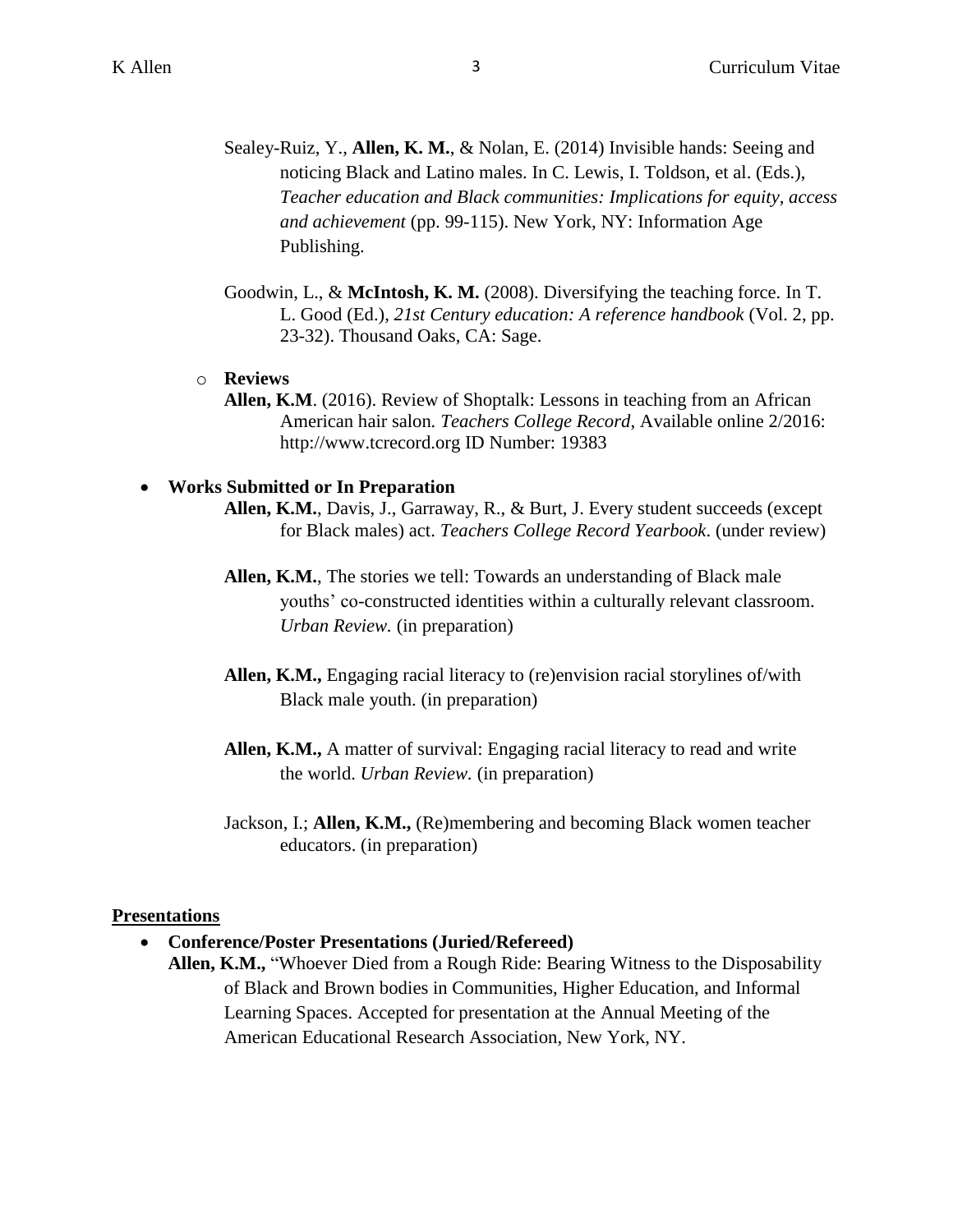- **Allen, K.M.,** "A Matter of Survival: Engaging Racial Literacy to Read and Write the World." (November, 2017). Presented at the Annual Convention of the National Council of Teachers of English, St. Louis, MO.
- Jackson, I.; **Allen, K.M.,** (Re)membering and Becoming Black Women Teacher Educators. (November, 2017). Presented at the American Educational Studies Conference, Pittsburgh, PA.
- **Allen, K.M.,** "We're More Than What "They" Say We Are: Identity-Making in the Figured World of the Culturally Relevant Classroom." (April, 2017). Presented at the Annual Meeting of the American Educational Research Association, San Antonio, TX.
- **Allen, K.M.,** "Engaging racial literacy to (re)envision racial storylines of/with Black male youth." (November, 2016). Presented at the Annual Convention of the National Council of Teachers of English, Atlanta, GA.
- **Allen, K.M.**, (November, 2016). "I Am because we are: Examining the culturally relevant teaching practices of a black male teacher with his Black male students." Presented at the Culturally Responsive Teaching Conference, Baltimore, MD.
- **Allen, K.M.**, (October, 2016). "Representation, recognition, and symbolism: Building upon president Obama's educational legacy for Black youth." Presented at the Obama 2.0 Conference, Baltimore, MD.
- **Allen, K**.**M**., Galindo, C., & Sanders, M., (April, 2016). "Exploring teacher-familycommunity collaboration within full-service community schools." Presented at the 18th International Roundtable on School, Family, and Community Partnerships, Washington, DC.
- **Allen, K.M.** (April, 2016). "The stories we tell: Towards an understanding of Black male youths' co-constructed identities within a culturally relevant classroom." Presented at the Annual Meeting of the American Educational Research Association, Washington, DC.
- Sanders, M., Galindo, C., & **Allen, K.M.** (April, 2016). "Examining Effective Teachers' Academic Optimism and Instructional Practices in Full-service Community Schools." Presented at the Annual meeting of the American Educational Research Association, Washington, DC.
- **Allen, K.M**. (November, 2015). "Transformative vision: Unpacking the racial literacy practices of a Black male teacher with his Black male students." Presented at the Literacy Research Association 65<sup>th</sup> Annual Conference, Carlsbad, CA.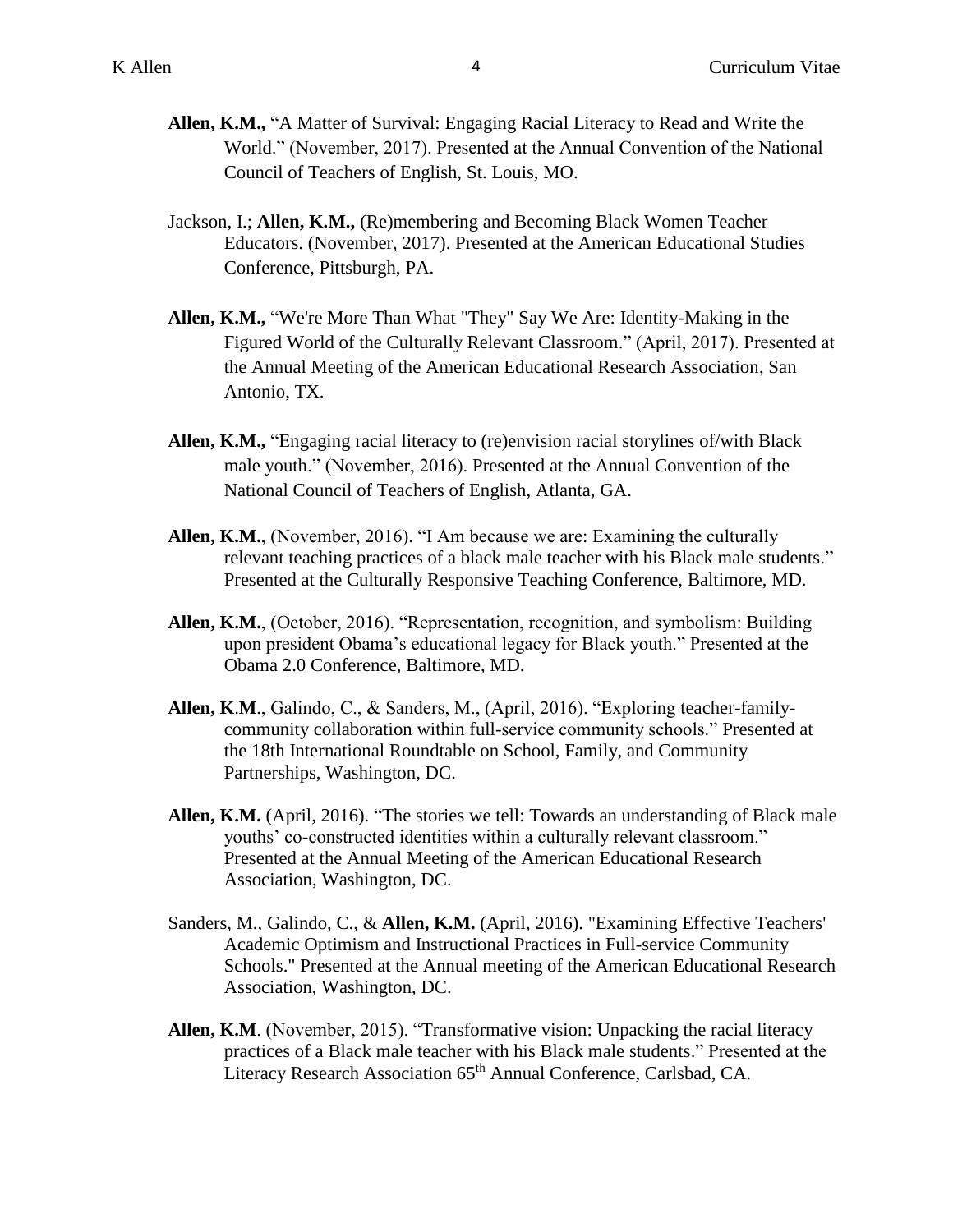- **Allen, K.M**. (November, 2015). "Transformative vision." Presented at the Annual Convention of the National Council of Teachers of English. Minneapolis, MN.
- **Allen, K.M.** (April, 2014). "Marvelous Vision: Building Upon the Cultural Epistemology of a Black Male Teacher." Presented at the Annual Meeting of the American Research Association, Philadelphia.
- **Allen, K.M.,** Sealey-Ruiz, Y. & Carothers, S. (April, 2013). "Identifying Privileges Seen, Unseen, and Unforeseen: Graduate and Undergraduate Students' Conceptualizations of White Privilege." Presented at the Annual Meeting of the American Educational Research Association, San Francisco.
- **Allen, K.M.** (April, 2012). "Dismantling the Master's House: Utilizing the Writing Group as a Counterspace to Affirm and Leverage Cultural Knowledges and Experiences of Pre-doctoral Scholars of Color." Presented at the Annual Meeting of the American Educational Research Association, Vancouver, BC.
- Jackson, I., **Allen, K.M.**, & Knight, M.G. (April, 2012). "Complicating Culturally Relevant Teaching: Unpacking African Immigrants' Cultural Identities." Presented at the Annual Meeting of the American Educational Research Association, Vancouver, BC.
- Oyler, C., Carter, R., Caraballo, L., **Allen, K.M.**, Schlessinger, S. (April, 2012). "Experiencing Diversity: Understanding Climates for Diversity in Educational Institutions." Presented at the Annual Meeting of the American Educational Research Association, Vancouver, BC.
- **Allen, K.M.** (November, 2011). "Challenging the Problem: African American Adolescent Males' Experiences with Culturally Relevant Pedagogy." Presented at the National Association of Multicultural Education Annual Conference, Chicago, Ill.
- Carter, R., Oyler, C., **Allen, K.M.**, Schlessinger, S., Caraballo, L., and Smith, S. (October, 2011). "Challenging the Status Quo: Illuminating Experiences of an Institutional Climate for Diversity." Presented at Diversity Challenge Annual Conference, Boston College, Chestnut Hill, MA.

### • **Other Professional Presentations**

### o **Keynote Presentations**

"Words matter: controlling our narratives as a Radical act of Self-Care." Delta Scholars Group, Mount Hebron High School, Howard County MD, January 31, 2017.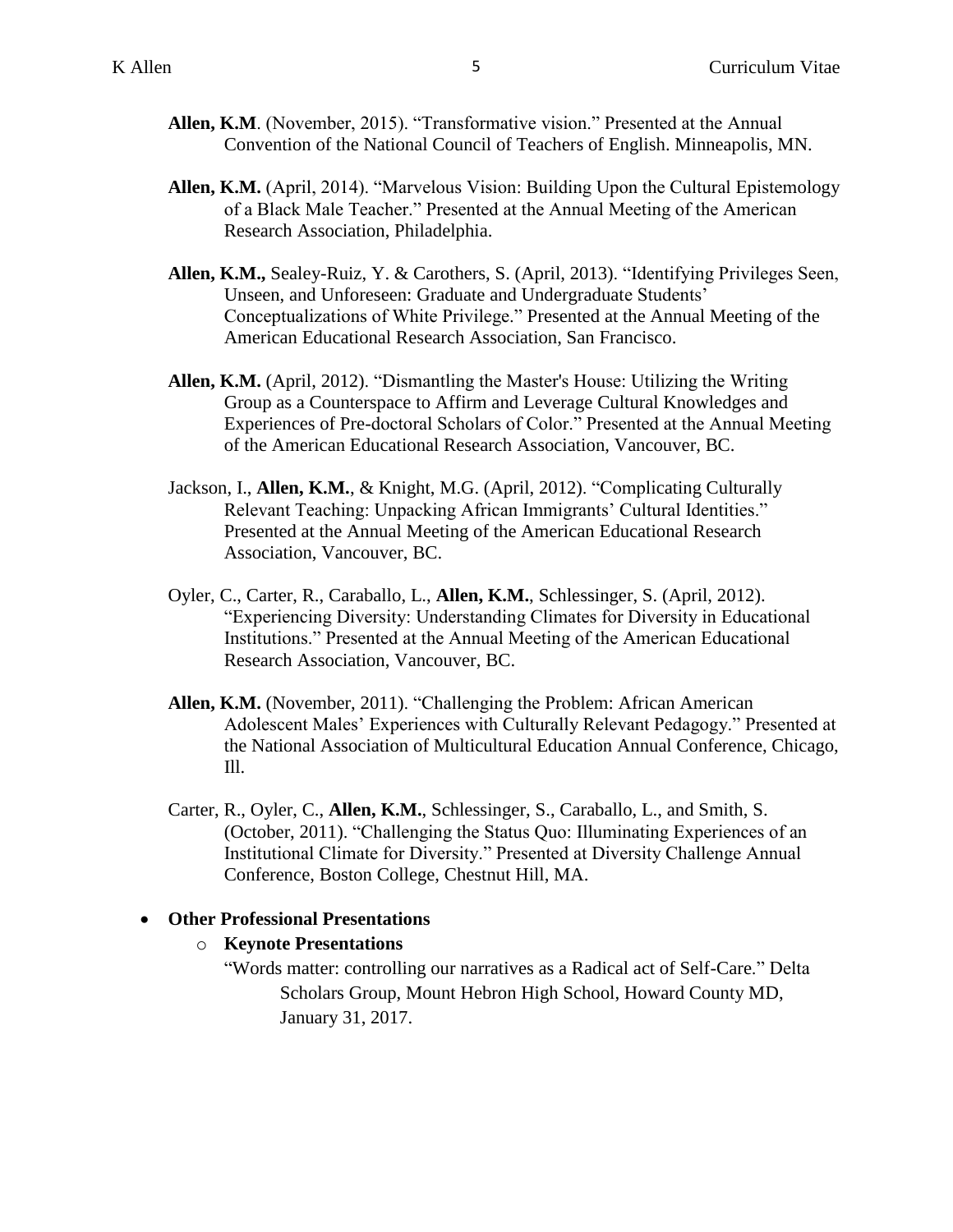- "Love, Truth, and Interdependence: Leveraging Diversity for our Collective Liberation." Mount Hebron High School, Howard County MD, February 15, 2017.
- "Culturally Responsive Teaching in Higher Education." American International College, May 12, 2016.

### o **Invited Panel Presentations**

"Academia 101: Navigating the Journey from Graduate Student to Professional." Literacy Research Association Conference, November, 2017.

"Rising Tensions + Teachable Moments: A Panel for Faculty and Staff." UMBC, October, 25, 2017

### o **Lectures**

- "Position matters: Examining positionality within Qualitative research." Loyola University, November 7, 2016.
- "Culturally Responsive Pedagogy and 21<sup>st</sup> Century Urban Educators." Sherman Scholars Program, University of Maryland, Baltimore County, Oct. 10, 2016.
- "Culturally Responsive Education as a Practice to Center Historically Marginalized Youth." University of Maryland Baltimore County, Sep. 21, 2015.
- "Living My Brother's Keeper: Examining the Raced and Gendered Knowledge of a Black Male Teacher." Queens College, Oct. 22, 2014.

"Grounded Theory." Clemson University, Nov.12, 2013.

### o **Workshops**

"Engaging with Culture in Higher Education." American International College, May 12, 2016.

# **SERVICE TO THE DEPARTMENT, UNIVERSITY, COMMUNITY AND PROFESSION**

**2017** Advisory Board Member, Excel Academy, Baltimore Maryland

Advisory Board Member, Truth, Racial Healing and Transformation Grant, UMBC